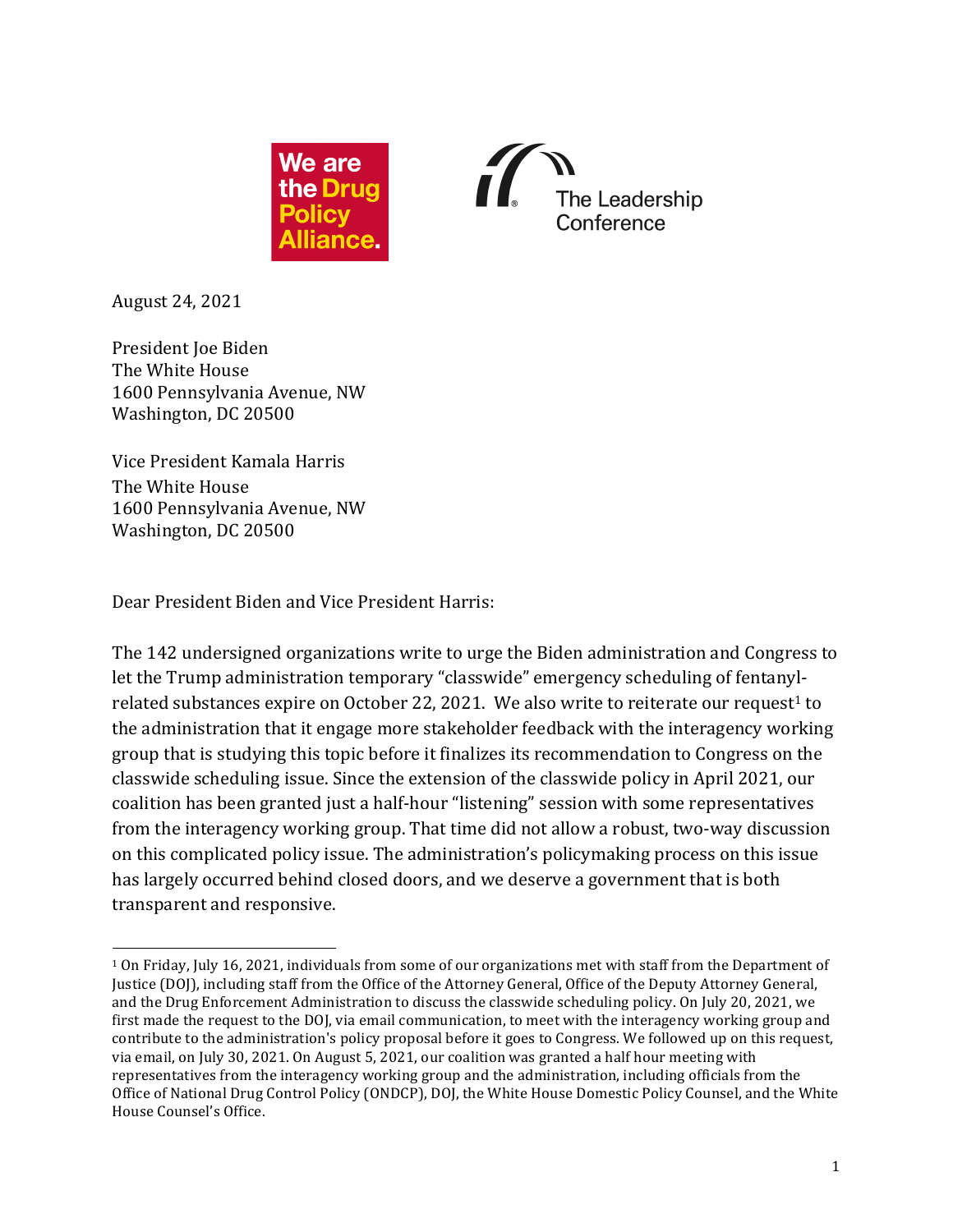The classwide scheduling policy must expire. Classwide scheduling would exacerbate pretrial detention, mass incarceration and racial disparities in the prison system, doubling down on a fear-based, enforcement-first response to a public health challenge. The policy could also lead to over-criminalization and prosecutorial misconduct. Under the classwide control, any offense involving a "fentanyl-related substance" is subject to federal criminal prosecution, even if the substance in question is helpful or has no potential for abuse. Failure to define with specificity through our laws what is or is not illegal will lead to miscarriages of justice. Take, for example, the case of Todd Coleman. Mr. Coleman was sentenced to a mandatory minimum of 10 years for selling 30 grams of cocaine--about 2 tablespoons--because a local lab said they were laced with three illegal fentanyl analogues.<sup>2</sup> But none of the substances were illegal fentanyl analogues, and one was a substance called "Benzyl Fentanyl" that the Drug Enforcement Administration has long-known is not dangerous or illegal.

What is more, the classwide scheduling policy will fail to curb overdose rates in the U.S. In the past few years, synthetic drugs such as fentanyl and its analogues have been responsible for overdose deaths in many parts of the country.<sup>3</sup> These overdose deaths form a part of a broader wave of mortality associated with unemployment, alcohol poisoning and suicide, circumstances related to working class economic decline and mental health challenges.<sup>4</sup> Focusing on drug interdiction does not address the root cause of these overdoses. Skyrocketing prosecutions and criminal penalties have done nothing to stem the tide of these deaths, or to reduce the supply of harmful substances in our country.<sup>5</sup> Relying on jails to force individuals into painful, involuntary, and often unsafe withdrawal is not the solution. In fact, the classwide scheduling policy will hurt public health and scientific

<sup>&</sup>lt;sup>2</sup> Beth Schwartzapfel, Biden could have taken the war on drugs down a notch. He didn't, The Marshall Project, (June 16, 2021), https://www.themarshallproject.org/2021/06/16/biden-could-have-taken-the-war-ondrugs-down-a-notch-he-didn-t. 

<sup>&</sup>lt;sup>3</sup> Nat'l Inst. of Drug Abuse, Overdose Death Rates (last updated Jan. 29, 2021),

https://www.drugabuse.gov/drugtopics/trends-statistics/overdose-death-rates.

<sup>&</sup>lt;sup>4</sup> Carol Graham, America's crisis of despair: A federal task force for economic recovery and societal wellbeing, Brookings, (Feb. 10, 2021), https://www.brookings.edu/research/americas-crisis-of-despair-afederal-task-force-foreconomic-recovery-and-societal-well-being/.

<sup>5</sup> Centers for Disease Control and Prevention, National Center for Health Statistics, National Vital Statistics System, Provisional Drug Overdose Death Counts, 12 Month-ending Provisional Number of Drug Overdose Deaths by Drug or Drug Class January 2015 through July 2020, Synthetic opioids excluding methadone (T40.4), https://www.cdc.gov/nchs/nvss/vsrr/drug-overdose-data.htm; Drug Alcohol Depend, (Nov. 1) 2020); 216: 108314, Steep increases in fentanyl-related mortality west of the Mississippi River: Recent evidence from county and state surveillance, Chelsea L. Shover, Titilola O. Falasinnu, Candice L. Dwyer, Nayelie Benitez Santos, Nicole J. Cunningham, Rohan B. Freedman, Noel A. Vest, and Keith Humphreys, https://www.ncbi.nlm.nih.gov/pmc/articles/PMC7521591; Emily Fang, We are shipping to the U.S.: inside China's online synthetic drug networks, National Public Radio, (Nov. 17, 2020),

https://www.npr.org/2020/11/17/916890880/we-are-shipping-to-the-u-s-china-s-fentanyl-sellers-findnew-routes-todrug-user.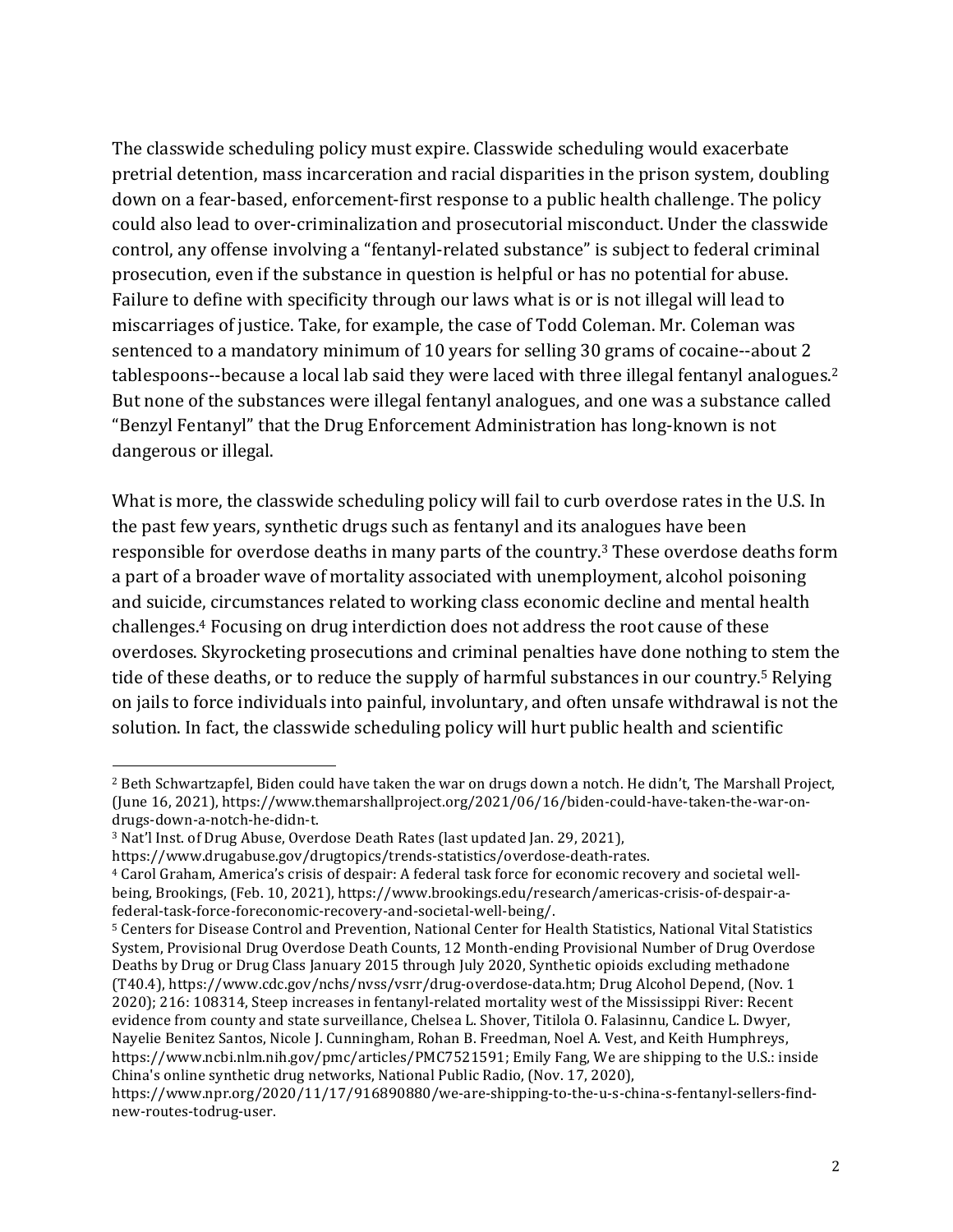research aimed at finding solutions to the overdose crisis.<sup>6</sup> Classwide scheduling allows for an overbroad classification of fentanyl analogues under Schedule 1, including those that may have medical or research value and could be critical to finding solutions to the overdose crisis.

Nor will classwide scheduling curtail the supply of fentanyl and its analogues. Despite repeated claims by law enforcement that the classwide ban has reduced the supply of fentanyl-related substances, the U.S. Government Accountability Office (GAO) could not evaluate this claim due to the short time the ban had been in place and various factors that could lead to a reduction of these substances. Because of those variables, the GAO did not draw causal conclusions related to classwide scheduling<sup>7</sup> but noted that "the number of reports of all fentanyl analogues and other related compounds (*e.g.*, precursors), including individually scheduled analogues, have *increased* since the implementation of class-wide scheduling."8

Now, more than ever, policymakers must turn to evidence and science, not fear, to find answers. The federal government must not repeat the decades-old mistakes it made around crack-powder sentencing disparities, but rather it should follow the science and a public health strategy to address the overdose crisis. Enforcement-first responses to drug policy, including classwide drug scheduling of fentanyl analogues, have only entrenched racial disparities in the criminal legal system and locked in tougher sentences, without reducing overdose deaths.<sup>9</sup> These responses deter scientific research and ignore the root causes of the overdose crisis, thwarting any meaningful public health solutions.<sup>10</sup> The most

https://www.ussc.gov/sites/default/files/pdf/research-and-publications/researchpublications/2021/20210125\_Fentanyl-Report.pdf.

<sup>6</sup> See Letter from Senators Richard J. Durbin, Michael S. Lee, Sheldon Whitehouse, Amy Klobuchar, Christopher A. Coons, Mazie K. Hirono, Cory A. Booker, Kamala, D. Harris to The Hon. Alex M. Azar II, Secretary, U.S. Dep't of Health and Human Services (Jul. 10, 2019),

https://www.durbin.senate.gov/imo/media/doc/Letter%20to%20DOJ%20HHS%207.10.pdf.

<sup>7</sup> U.S. Gov't Accountability Office, GAO-21-301SU, Synthetic Opioids: Considerations for Class-wide Scheduling of Fentanyl-Related Substances at 31 n.10 (Apr. 2021).

<sup>8</sup> *Id.* at 52 n. 9. 

<sup>&</sup>lt;sup>9</sup> Madden, G. J., "Ammunition for Fighting a Demand-Side War on Drugs: A Review of Contingency Management in Substance Abuse Treatment," J. Appl. Behav. Anal. 41(4): 645-651, 2008; Centers for Disease Control and Prevention, "Provisional Drug Overdose Death Counts," (Jul. 14, 2021).

https://www.cdc.gov/nchs/nvss/vsrr/drug-overdose-data.htm#drug\_specificity. An in-depth analysis of fentanyl analogue sentencing from the United States Sentencing Commission in fiscal year 2019 found that 70 percent of those sentenced for fentanyl analogues were Black or Latinx. U.S. Sentencing Commission, Fentanyl and Fentanyl Analogues: Federal Trends and Trafficking Patterns," (Jan. 2021),

<sup>&</sup>lt;sup>10</sup> See Letter from Senators Richard J. Durbin, Michael S. Lee, Sheldon Whitehouse, Amy Klobuchar, Christopher A. Coons, Mazie K. Hirono, Cory A. Booker, Kamala, D. Harris to The Hon. Alex M. Azar II, Secretary, U.S. Dep't of Health and Human Services (Jul. 10, 2019),

https://www.durbin.senate.gov/imo/media/doc/Letter%20to%20DOJ%20HHS%207.10.pdf.;Collins, M., & Vakharia, S., Drug Policy Alliance, Criminal Justice Reform in the Fentanyl Era: One Step Forward, Two Steps Back, 2020, https://drugpolicy.org/sites/default/files/dpa-cj-reform-fentanyl-era-v.3\_0.pdf.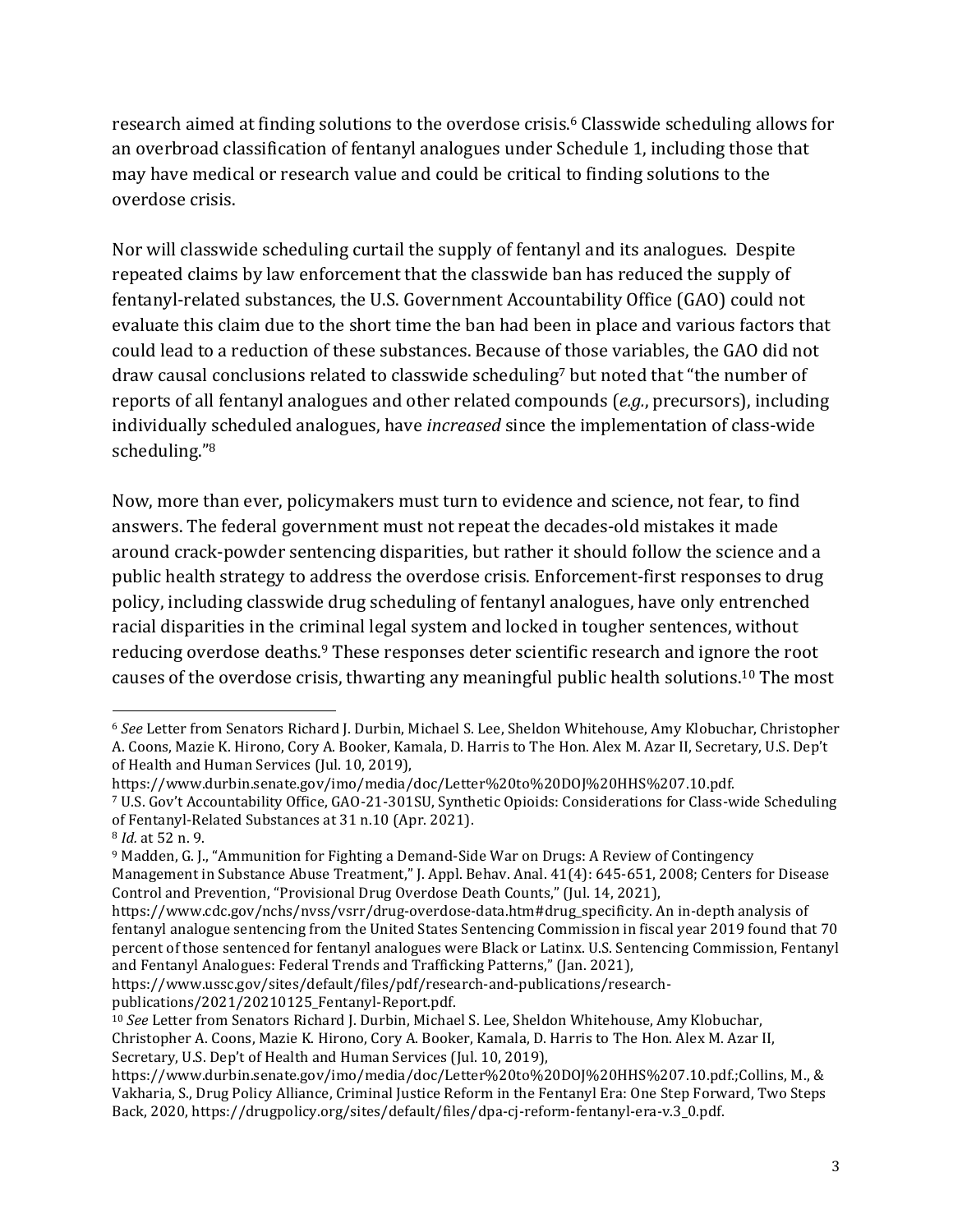effective ways to address the overdose crisis are evidence-based public health and harm reduction approaches. Such approaches are supported by nearly two-thirds of Americans, who believe drug use should be addressed as a public health issue and not as a criminal justice issue.<sup>11</sup>

The Biden Administration must seize this opportunity to take a new course on drug policy. It must not reverse the progress it has made on harm reduction and instead maintain its commitment to ending mandatory minimums and pushing forward policy that promotes racial equity. We welcome further dialogue with you and your staff about how to move forward on this important topic. However, we must reiterate our firm opposition to "classwide" emergency scheduling, whether temporary or permanent. We request as well that we be allowed to review and provide feedback on the administration's proposal before it is distributed to Congress.

Thank you for your time and attention to this matter. Please contact Maritza Perez of the Drug Policy Alliance, at mperez@drugpolicy.org, or Sakira Cook of The Leadership Conference on Civil and Human Rights, at cook@civilrights.org, for questions or concerns.

Sincerely, 

A Little Piece Of Light A New PATH (Parents for Addiction Treatment & Healing) AIDS United Alliance for Living American Civil Liberties Union AMERSA, Inc. Arizona Recovers Arkansas Community Organizations Autistic Self Advocacy Network **Baltimore Harm Reduction Coalition** Being Alive - LA Black and Pink Massachusetts Black Led Organizing Collaborative Brennan Center for Justice at NYU School of Law Bright Heart Health California Society of Addiction Medicine **CARMAhealth** 

<sup>&</sup>lt;sup>11</sup> Franklin, D. "Overwhelming Majority Say War on Drugs Has Failed, Support New Approach," (June 2, 2021), https://drugpolicy.org/sites/default/files/bpiaclu\_wod\_public\_release\_memo\_060221\_updated\_002\_002.pdf.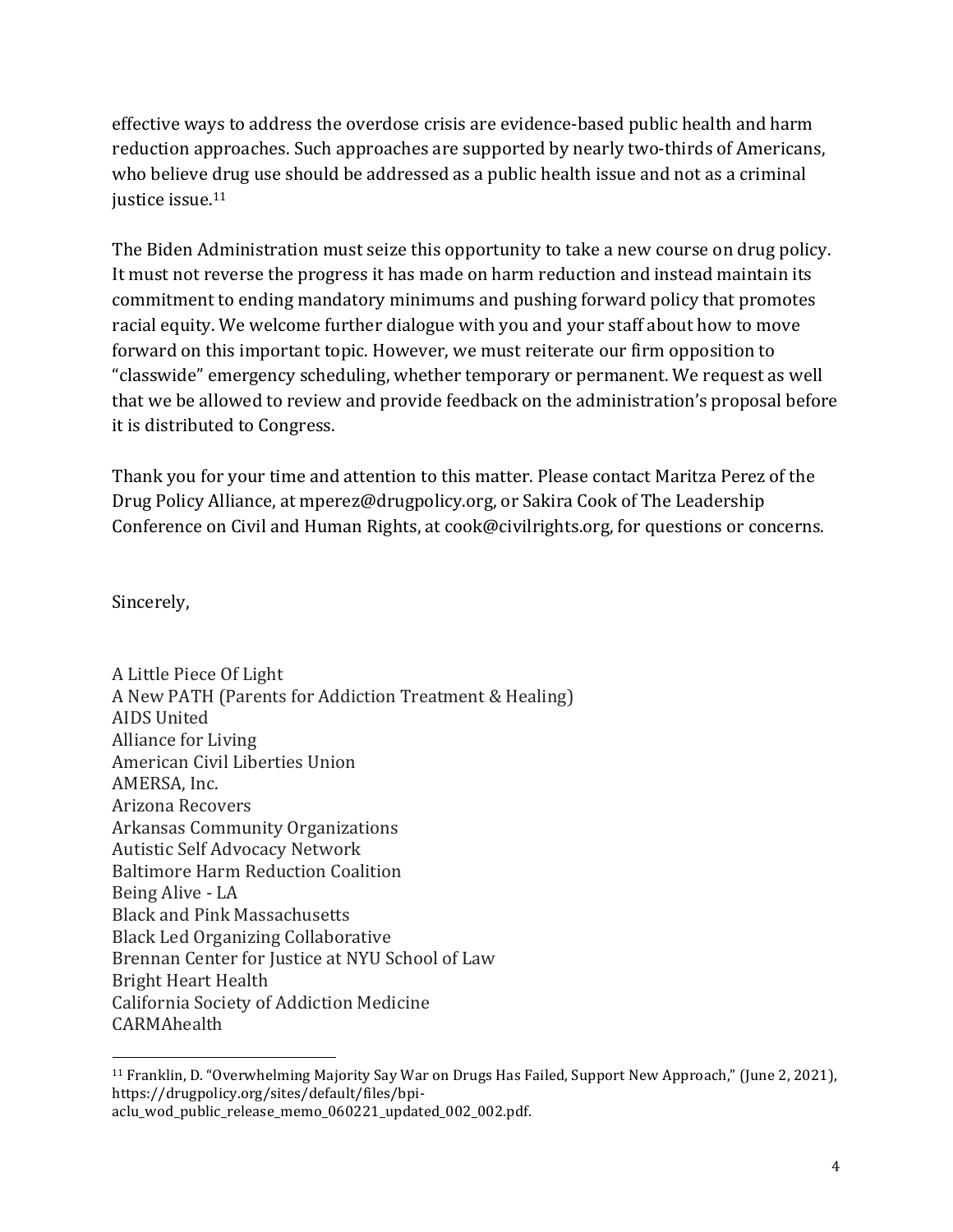Casa de Salud Cascade AIDS Project Center for Disability Rights Center for Embodied Spirituality Center for Living and Learning Center for Optimal Living Center for Popular Democracy Central Texas Harm Reduction Centro Latino Americano Church of Scientology National Affairs Office College & Community Fellowship Community Alliance on Prisons Community Catalyst Community Health Project LA Congregation of Our Lady of Charity of the Good Shepherd, U.S. Provinces CURE (Citizens United for Rehabilitation of Errants) DanceSafe De-escalate Ohio Now HeartbeatMovement Incorporated Desiree Alliance Dream Corps JUSTICE Drug Policy Alliance Drug Policy Forum of Hawaii Due Process Institute Elevyst Exponents Inc. EYEJ: Empowering Youth, Exploring Justice Fair and Just Prosecution Faith in Public Life Federal Public and Community Defenders Florida Harm Reduction Collective Friends of Guest House Friends of Safehouse GLIDE GoodWorks: North AL Harm Reduction GRASP/Broken No More Harm Reduction Action Center Harm Reduction Ohio Harm Reduction Sisters Harm Reduction Therapy Center Hawaii Health & Harm Reduction Center Healing Equity and Liberation (HEAL) Organization Health Equity Alliance HealthRIGHT 360 Hep Free Hawaii Hepatitis C Mentor And Support Group-HCMSG **HIPS**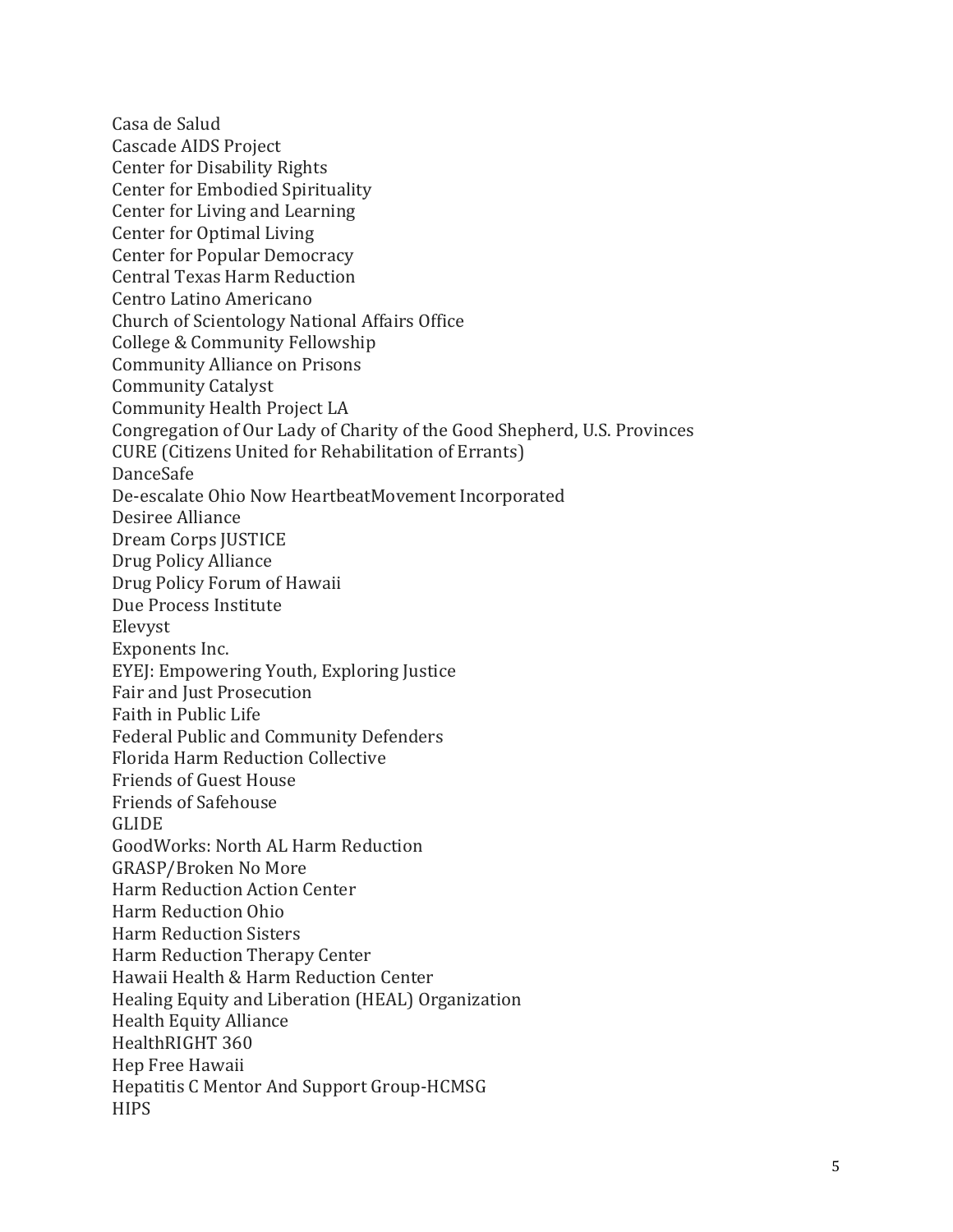Hoosier Action Housing Works Human Rights Watch IBW-ACTION Idaho Harm Reduction Project Jewish Council for Public Affairs **Justice Strategies** JustLeadershipUSA LA Community Health Project LatinoJustice PRLDEF Law Enforcement Action Partnership The Leadership Conference on Civil and Human Rights Live4Lali Maine Drug Policy Lab at Colby College Maine People's Alliance Martinez Harm Reduction Collective Minneapolis Students for Sensible Drug Policy Muid and Muid Associates NASTAD National Advocacy Center of the Sisters of the Good Shepherd National Association of Criminal Defense Lawyers National Association of Social Workers National Council of Churches of Christ in the USA (NCC) National Council on Alcoholism and Drug Dependence-Maryland National Employment Law Project National Harm Reduction Coalition National Health Care for the Homeless Council National Immigration Project (NIPNLG) New Jersey Policy Perspective NEXT Harm Reduction/NEXT Distro Nurses for Responsible Healthcare Ohio Families Unite Against Police Brutality Ohio Transformation Fund Ohio Women's Alliance Open Aid Alliance Oregon Working Families Party P.A.I.N. Partnership for Safety and Justice Peer Network Of New York People's Action R Street Institute Rights & Democracy New Hampshire Rights & Democracy Vermont River Valley Organizing / UnHarming Ohio Showing Up for Racial Justice Ohio Southern Poverty Law Center Action Fund